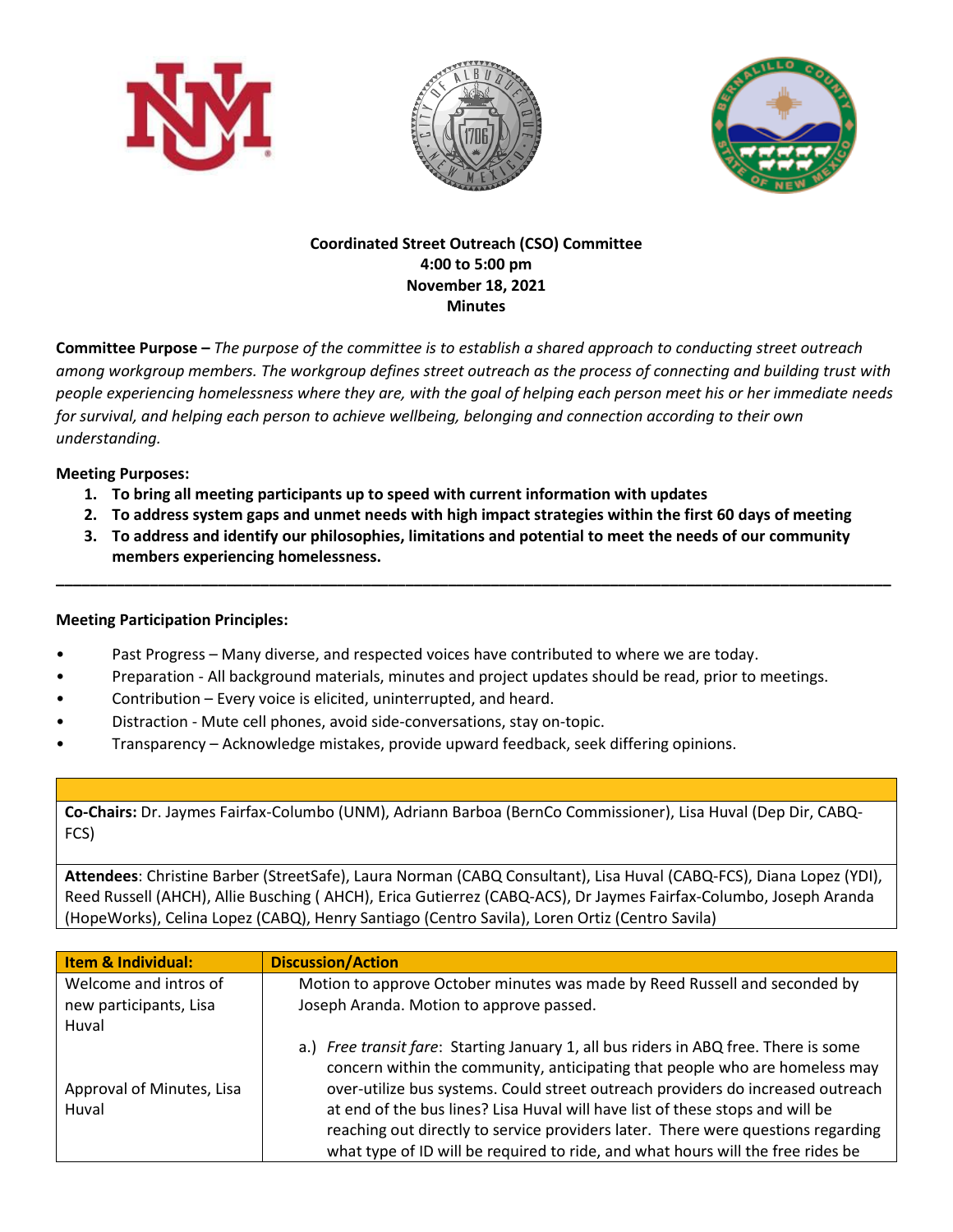| Updates and Discussions, | available? Lisa Huval will follow up with Transit Dept and provide answers to this                                                                                                                                                                                                                                                                                                                                                                                                                                                                                                                                                                                                                                                                                                                                                                                                                                                                                                                                                                                                                                                                                                                                                                                                                                                                                                                                                                                                                                                                                                                                                                                                                                                                                                                                                                                                                                                                                                                                                                                                                                                                                                                                                                                                                                                                                                                                                                                                                                                                                                                                                                                                                                                                                                                                                  |
|--------------------------|-------------------------------------------------------------------------------------------------------------------------------------------------------------------------------------------------------------------------------------------------------------------------------------------------------------------------------------------------------------------------------------------------------------------------------------------------------------------------------------------------------------------------------------------------------------------------------------------------------------------------------------------------------------------------------------------------------------------------------------------------------------------------------------------------------------------------------------------------------------------------------------------------------------------------------------------------------------------------------------------------------------------------------------------------------------------------------------------------------------------------------------------------------------------------------------------------------------------------------------------------------------------------------------------------------------------------------------------------------------------------------------------------------------------------------------------------------------------------------------------------------------------------------------------------------------------------------------------------------------------------------------------------------------------------------------------------------------------------------------------------------------------------------------------------------------------------------------------------------------------------------------------------------------------------------------------------------------------------------------------------------------------------------------------------------------------------------------------------------------------------------------------------------------------------------------------------------------------------------------------------------------------------------------------------------------------------------------------------------------------------------------------------------------------------------------------------------------------------------------------------------------------------------------------------------------------------------------------------------------------------------------------------------------------------------------------------------------------------------------------------------------------------------------------------------------------------------------|
| Lisa Huval               | Committee.                                                                                                                                                                                                                                                                                                                                                                                                                                                                                                                                                                                                                                                                                                                                                                                                                                                                                                                                                                                                                                                                                                                                                                                                                                                                                                                                                                                                                                                                                                                                                                                                                                                                                                                                                                                                                                                                                                                                                                                                                                                                                                                                                                                                                                                                                                                                                                                                                                                                                                                                                                                                                                                                                                                                                                                                                          |
|                          | b.) Street Outreach Coordinator: One of this Committee's priorities was to create a<br>street outreach coordinator position. The contract for this was just executed<br>with First Nations. The scope of work aligns closely with the thinking of this<br>committee. When coordinator is hired, that coordinator will be part of these<br>meetings.                                                                                                                                                                                                                                                                                                                                                                                                                                                                                                                                                                                                                                                                                                                                                                                                                                                                                                                                                                                                                                                                                                                                                                                                                                                                                                                                                                                                                                                                                                                                                                                                                                                                                                                                                                                                                                                                                                                                                                                                                                                                                                                                                                                                                                                                                                                                                                                                                                                                                 |
| Wrap Up / Q&A            | c.) City Encampment Policy: It is finalized but have been awaiting staff hires and<br>training before implementing. Should be in effect next week, since 4 out of the 5<br>staff are hired. This will be posted on the City's website. Christine Barber asked<br>whether the APD policy / Standard Operating Procedures are also finalized. Lisa<br>Huval would find out and let Committee know. Also, Christine Barber asked<br>about the grievance process, and Lisa Huval said that this is in the document<br>now. For next meeting, the Public Outreach Program Manager will be asked to<br>attend.                                                                                                                                                                                                                                                                                                                                                                                                                                                                                                                                                                                                                                                                                                                                                                                                                                                                                                                                                                                                                                                                                                                                                                                                                                                                                                                                                                                                                                                                                                                                                                                                                                                                                                                                                                                                                                                                                                                                                                                                                                                                                                                                                                                                                            |
|                          | d.) Gateway Center at Gibson Health Hub: Conditional Use Permit has been<br>approved, and the appeal period expires today. City is working with architect to<br>design space. Working on an RFP for organization(s) to operate the shelter.<br>There will be meetings with service providers and persons with lived experience<br>on design. Once fully operational will house 100 single adults (men and women)<br>and 25 families with kids. Question was asked about how people get in, and Lisa<br>Huval said it will be primarily through referral through community partners.<br>Average length of stay targeted for 90 days with goal of transitioning into other<br>housing within that 90 days. Will differ from WEHC several ways, with design<br>and services based on best practice. Goal to begin first phase of operations by<br>late 2022. Medical respite is a separate service/component being discussed for<br>the Gibson Health Hub. Dr Fairfax Columbo asked about a clear continuum to<br>avoid a wait list for Gateway Center, as people will likely prefer this to WEHC;<br>positioning and framing will be important as to where the Gateway fits on the<br>continuum. Lisa Huval said that Gateway Center intends for guests to exit into<br>housing options, freeing beds for others; not sure what the flow will look<br>between WEHC and Gateway yet. Reed Russell mentioned the challenge of<br>finding affordable housing, including wait lists when people do find, to which<br>Lisa Huval indicated that this is a real issue community partners will need to<br>address together.<br>e.) Albuquerque Community Safety Dept: Erica Gutierrez is here today in D'Albert<br>Hall's absence. She shared contact info and encouraged service providers to<br>contact her if needed.<br>f.) Covid 19 response for persons experiencing homelessness: Lisa Huval reported<br>that there is an increase of Covid within those who are homeless, just like within<br>the general population. The WEHC continues to do Covid screening, testing,<br>isolating. One hotel continues to be operated with the State for safe isolation;<br>Lisa Huval sent Committee the info on how to access this about a month ago.<br>Christine Barber asked about capacity at the wellness motel, to which Lisa Huval<br>clarified that the Wellness Motel for Families is not Covid-focused and is at or<br>close to capacity typically. The other motel is for Covid and ebbs and flows in<br>terms of capacity due to Covid/need.<br>g.) Updates from the Field:<br>-Christine Barber asked Erica Gutierrez how the ACS program is going, how<br>many calls being received, etc. Erica Gutierrez said that Since Sept 1st, 672 calls<br>received; staff is being doubled by January. Will be expanding hours to 8 pm on |
|                          | weekdays plus adding weekend hours. 12 calls a day on average. She said email                                                                                                                                                                                                                                                                                                                                                                                                                                                                                                                                                                                                                                                                                                                                                                                                                                                                                                                                                                                                                                                                                                                                                                                                                                                                                                                                                                                                                                                                                                                                                                                                                                                                                                                                                                                                                                                                                                                                                                                                                                                                                                                                                                                                                                                                                                                                                                                                                                                                                                                                                                                                                                                                                                                                                       |